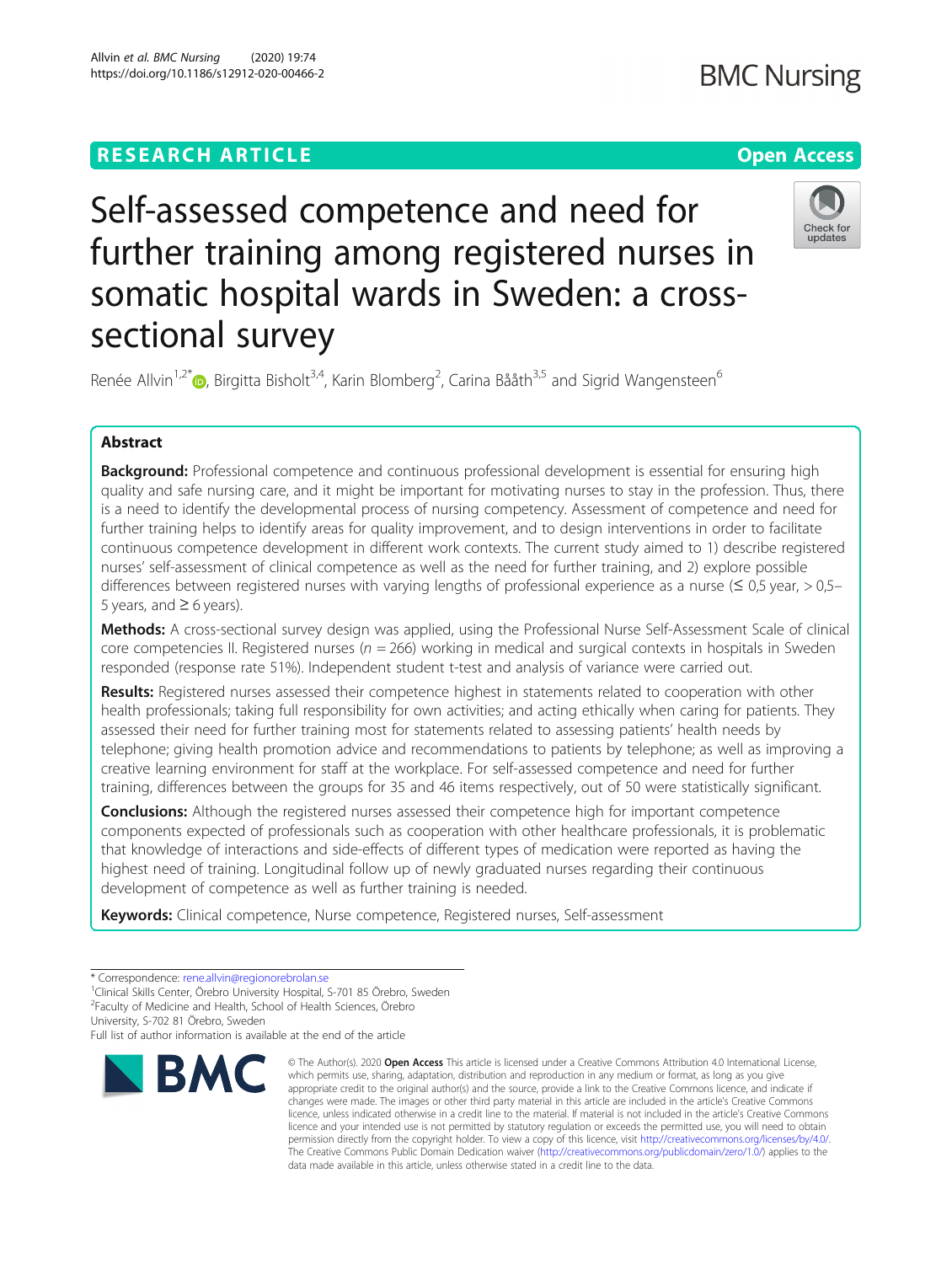# Background

Registered nurses (RNs) have a crucial impact on patient care. Professional competence and a continuous competence development are essential for ensuring high quality and safe nursing care [\[1](#page-9-0)–[5](#page-9-0)]. Educational qualifications of nurses and patient to nurse staffing ratios have been directly linked to variations in hospital mortality [\[6](#page-9-0)]. The increasing number of reported cases of adverse events as health-related infections, pressure ulcers and fall injuries of a milder character during recent years [[5](#page-9-0)] indicate a care that is not optimal.

Nursing competence is a core ability that is required for fulfilling nursing responsibilities [\[7](#page-9-0)], that is based by a formal education, which in Sweden corresponds to a three-year nursing program that leads to both a professional degree and a Bachelor' degree. Although employers have to promote and motivate a continuous professional development [\[8](#page-9-0)], RNs have their own responsibility for maintaining their competence through continuous learning and use of judgement regarding their competence  $[9-11]$  $[9-11]$  $[9-11]$ . Formal education has to prepare students for a variety of healthcare settings, but job specific competencies should be obtained through the workplace and supported by employers [\[12](#page-9-0)].

According to Meretoja et al. (2004) competence is the 'functional adequacy and capacity to integrate knowledge and skills to attitudes and values into specific contextual situations of practice' (pp. 330–331) [[13\]](#page-9-0). There is, however, inconsistency surrounding the definition of nurse competence, and the definitions have changed over time [[14](#page-9-0)–[17](#page-9-0)]. In order to find consensus, concept analyses identified clusters from the competence literature focusing on: discipline knowledge, discipline-specific skills, judgement, professional standards, interpersonal relationships, situational application of skills and knowledge, and outcome evaluation [[2\]](#page-9-0). Differences in defining nurse competence may be a result of the various nurse roles, specialties and work contexts.

Different instruments to measure self-assessed nurse competence have been developed. These include the Nurse Competence Scale [\[13\]](#page-9-0), the European Health Care Training and Accreditation Network Questionnaire Tool [\[18](#page-9-0)], the Nurse Professional Competence Scale [\[19](#page-9-0)], the Professional Nurse Self-Assessment Scale of clinical core competencies I (PROFFNurse SAS I) [\[20](#page-9-0)] and the PROFFNurse SAS II [[21](#page-9-0)]. To our knowledge, the PROFFNurse SAS II is the only questionnaire measuring both self-assessment of competence and the need for further training.

Nursing has changed considerably and become a technology-enriched profession requiring such things as a willingness and motivation to incorporate digitalization into clinical practice [[4\]](#page-9-0). Along with an increasing advanced and technical care, a requirement to perform more compassionate and fundamental care based on a person-centred approach has been emphasized [\[22\]](#page-9-0). RNs in a Swedish study described that a combination of different kinds of knowledge is important to provide good quality care [[23\]](#page-9-0). In parallel with increasing demands on the nursing profession, nursing turnover continues to be a concern. The intention to leave the profession is most common among newly graduated nurses, and previous research has paid attention to nurses in the early stages of their career [\[24](#page-9-0), [25](#page-9-0)]. In a Swedish longitudinal study every fifth nurse strongly intended to leave the profession after 5 years of employment [[26\]](#page-9-0). During the same period, the proportion who were actively applying for jobs outside the profession more than doubled [\[26](#page-9-0)]. Leaving the profession generates a permanent loss of resources and an unstable nurse staffing that may compromise patient care [\[27](#page-9-0)], i.e. affect patient safety and possibility to provide a good quality care [[6,](#page-9-0) [28,](#page-9-0) [29\]](#page-9-0). The fact that nurses leave the organization has negative consequences for both the individual and society. Due to nursing turnovers, there is a growing need to identify the developmental process of nursing competency [\[30](#page-9-0)]. A continued competence development might motivate nurses to stay in the profession [[31\]](#page-9-0).

To summarize, nurse turnover is an issue of concern in Sweden [\[26\]](#page-9-0), as in other countries. This, together with a working environment where RNs experience higher stress, burnout and decreasing job satisfaction, makes it vital to further explore RNs' role and competence. Assessment of competence and the need for further training helps determine professional development needs and areas for quality improvement [[21\]](#page-9-0). Knowledge of RNs' competence and needs for further training are fundamental to design interventions in order to facilitate continuous competence development in different work contexts. Therefore, the aim of the current study was to 1) describe registered nurses' self-assessment of clinical competence and need for further training, and 2) explore possible differences between registered nurses with varying lengths of professional experience as a nurse.

Three research questions were identified:

- 1. How do RNs assess their competence?
- 2. How do RNs assess their need for further training?
- 3. Are there any differences between RNs with varying lengths of professional experience with respect to their
	- a. Self-assessment of competence?
	- b. Self-assessment of the need for further training?

# Methods

A cross-sectional survey design was used.

# Sample and setting

A convenience sample of RNs working in medical and surgical contexts in four hospitals in Sweden (two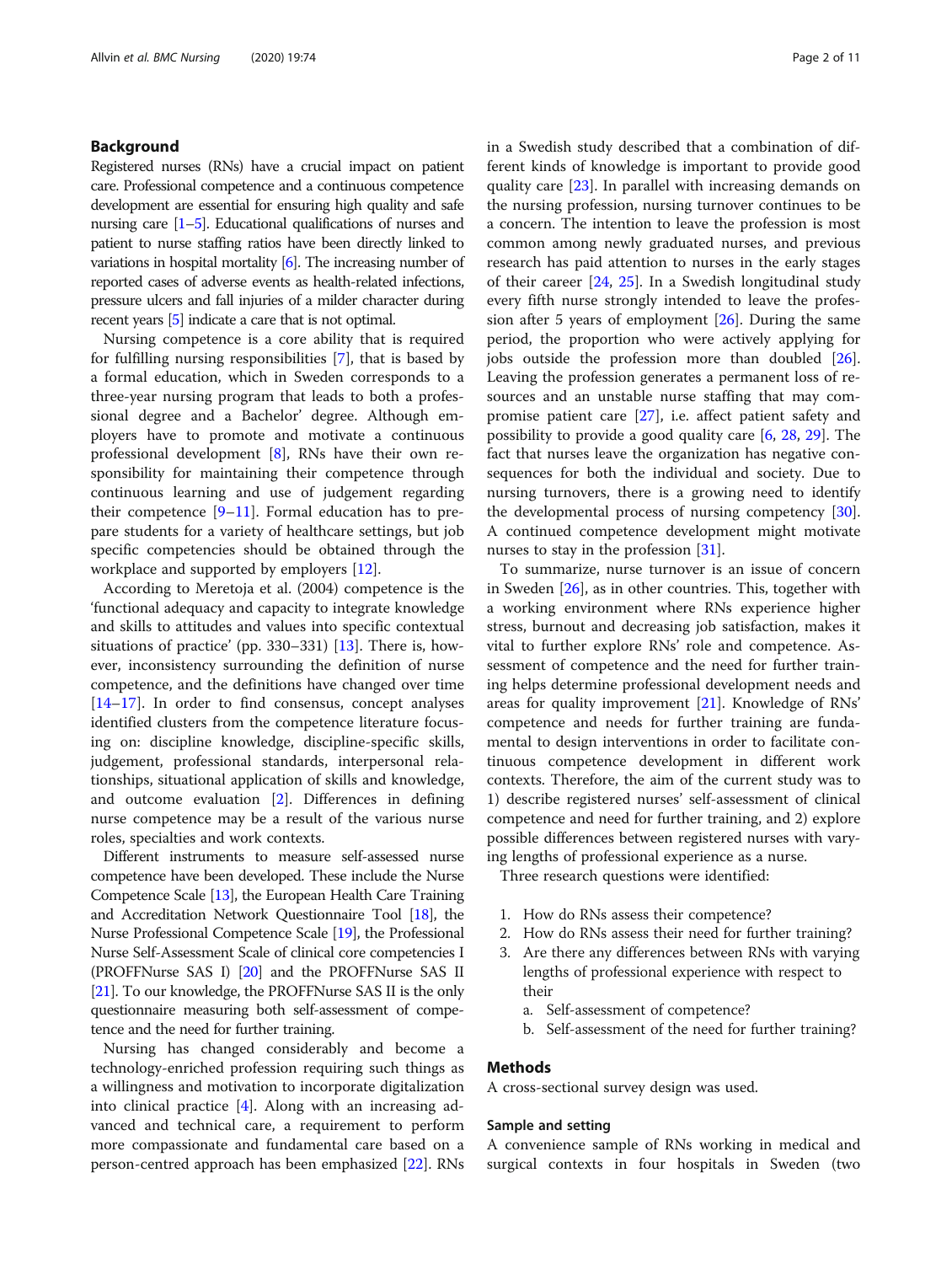district hospitals, one county hospital, and one university hospital) was invited to participate. The RNs at the different departments had varying lengths of work experience as an RN, and different educational levels. All the RNs at the departments were given information about the study and were asked to participate. A total number of 528 RNs were invited to participate and 266 responded (response rate 51%).

# Data collection

The head nurses of the included departments, a director of studies, and a coordinator at the Clinical Skill Centre (CSL) at one of the hospitals, handed out a questionnaire to all the RNs. The RNs could return the questionnaires in boxes at the department or give it to the head nurse or the CSL coordinator. The survey was anonymous, no coding system to identify respondents was used. No reminder was given. Data were collected during September 2016 to February 2019.

# **Ouestionnaire**

The PROFFNurse SAS II) [\[21\]](#page-9-0) was used for data collection in the present study. The theoretical foundation of PROFF-Nurse SAS I [\[20](#page-9-0)] and the PROFFNurse SAS II is Aristoteles' three dimensions of knowledge (episteme, techê and phronesis). The development process of the PROFFNurse SAS I and II are described in Finnbakk et al. (2015) (version I) [[20](#page-9-0)] and Wangensteen et al. (2018) (version II) [\[21\]](#page-9-0). The PROFFNurse SAS II used in the present study was developed ahead of a study among postgraduate nurses [[21\]](#page-9-0) and has also been used in studies by Taylor et al. 2020 [[32](#page-9-0)], and Willmann et al. (2020) [\[33\]](#page-9-0). The questionnaire consists of 50 items and asks for responses on self-assessment of: a) competence (A-scale) and b) need for further training (Bscale). Both scales range from 1 to 10 where 1 indicates a very low level and 10 a very high level. Cronbach's alpha values for the questionnaire for total score is reported to be 0.963 [\[21](#page-9-0)] and 0.936 [\[32\]](#page-9-0). In the present study the total Cronbach's alpha values were 0.97.

# Data analysis

All data were entered and analysed in IBM SPSS Statistics 25. Frequency, mean, median, range and standard deviation were used to summarize the data. To analyse differences between RNs with varying lengths of professional experience, the sample was divided into three groups based on years as a nurse ( $\leq 0.5$  year,  $> 0.5-5$  years, and  $\geq$ 6 years). The demarcation between groups was based upon national reports on RNs intent on leaving the profession within the first year [[12](#page-9-0)]. Differences between the groups were tested by analysis of variance (ANOVA). Significant differences were further analysed with post hoc Tukey test. The significant level was set to < 0.05.

# Ethical approval

The study was carried out in accordance with the Declaration of Helsinki [\[34\]](#page-10-0). The participants received both verbal and written information about the aim, the procedure, and that participation was voluntary. Informed consent was sought by a covering letter explaining the purpose of the study. The voluntary act of returning the questionnaires was regarded as consent to participate. The study was approved by the Research Ethics Review Board of Uppsala University, Sweden (reg. no. 2011/071).

# Results

The respondents were between 22 and 67 years old (mean 33), including 234 (88%) females and 32 (12%) males with a mean experience as an RN of 6 years (0– 44) (Table 1). All respondents worked in hospital somatic medical and surgical contexts. The total mean score for self-assessed competence (A-scale) was 7.59 (median 8, range 8) of a possible 10 points, and the total mean score for the need for further training (B-scale) was 5.6 (median 6, range 9) of a possible 10 points.

# Self-assessed competence

The RNs assessed their competence highest in statements related to cooperation with other health professionals, taking full responsibility for own activities, and acting ethically when caring for patients (Table [2](#page-3-0)). The respondents assessed their competence lowest for statements related to assessing patients' health needs by telephone (mean 4.50), giving health promotion advice and recommendations to patients by telephone (mean 4.73), and improving a creative learning environment for staff at the workplace (mean 5.58).

Separating the sample in RNs with a)  $\leq 0.5$  year (Group A), b) > 0.5–5 years (Group B), and c)  $\geq 6$  years (Group C) experience, the analyses of variance demonstrated statistically significant differences in self-assessed competence (A-scale) for 35 out of the 50 items (Table [3](#page-4-0)). The post hoc test of these 35 items demonstrated

**Table 1** Demographic variables ( $n = 266$ )

|                          | N(%)       | Mean (SD)   | Median (min-max) |
|--------------------------|------------|-------------|------------------|
| Female                   | 234 (88)   |             |                  |
| Male                     | 32 (12)    |             |                  |
| Age, years               |            | 33.3 (11.5) | $28(22-67)$      |
| <b>Educational level</b> |            |             |                  |
| Registered nurse         | 235 (88)   |             |                  |
| Specialist nurse         | 31 (12)    |             |                  |
| Years as RN              |            | 6(10.3)     | $0.75(0-44)$     |
| $\leq$ 0.5 year          | 129 (48.5) |             |                  |
| $> 0.5-5$ years          | 61(22.5)   |             |                  |
| $\geq 6$ years           | 76 (29)    |             |                  |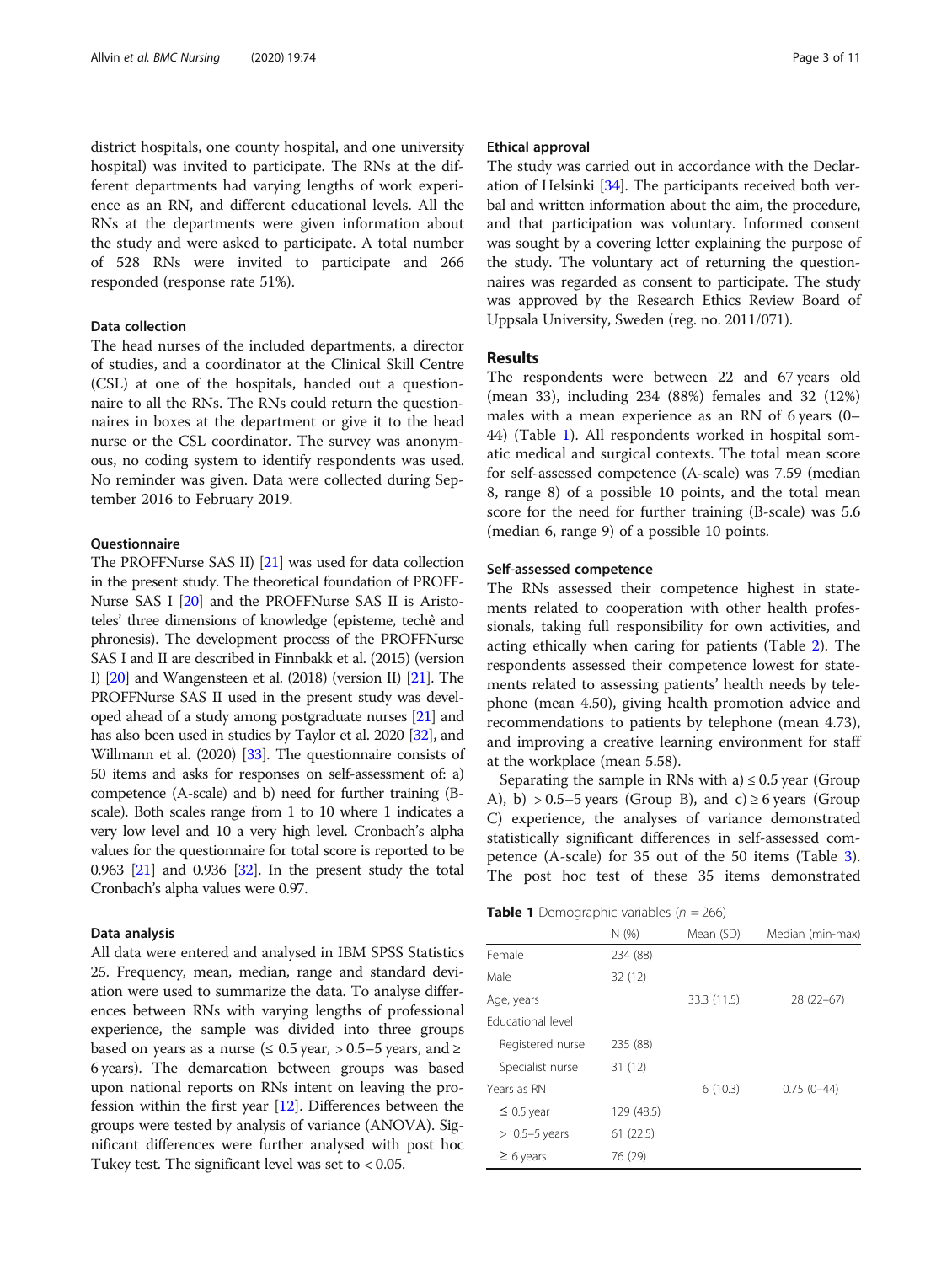<span id="page-3-0"></span>Table 2 Self-assessment of competence (A scale) = top 10 items

|             |     | Item Content                                                                                                                                                         | Mean SD   |       |
|-------------|-----|----------------------------------------------------------------------------------------------------------------------------------------------------------------------|-----------|-------|
|             | 37  | consult other professional experts when required                                                                                                                     | 9.37      | 1.066 |
| 2           | 32  | I take full responsibility for my own actions                                                                                                                        | $9.24***$ | 1.222 |
| $3^{\circ}$ | -24 | act ethically when caring for patients                                                                                                                               | 9.05      | 1.069 |
| 4 28        |     | l maintain an ethical approach towards my colleagues                                                                                                                 | 8.98      | 1.117 |
| 5           | -39 | am cognisant of when my medical knowledge is insufficient when assessing patients' health conditions                                                                 | 8.95      | 1.365 |
| 6 23        |     | I take patients' physical health needs (illness, pain, disabilities, etc.) into account when assessing and planning for the health<br>and life situation of patients | 8.83      | 1.185 |
| 7           | -38 | cooperate actively with other health professionals when coordinating patients' nursing, care and treatment                                                           | 8.62      | 1.493 |
| 8           | 34  | I understand the consequences my decisions may have for patients                                                                                                     | $8.61*$   | 1.479 |
| 9           | 10  | I utilise medical equipment in an appropriate and accurate manner                                                                                                    | $8.53*$   | 1.404 |
| 10 29       |     | I take active responsibility for creating a good working environment                                                                                                 | $8.42*$   | 1.730 |

Items in bold – significant differences between length of professional experience (ANOVA)  $\ast$ p < 0.05

 $\mathbf{r}$  p  $\mathbf{r}$ 

statistically significant differences between all three groups for four items (statements related to medication and treatment, quality development and routine improvement), between group A/C and B/C, for 14 items, between group A/B and A/C for one item, and between group A/C for 16 items (Table [3\)](#page-4-0). RNs with  $\geq 6$  years of experience assessed their competence higher than group A and B for all 35 items. RNs with > 0.5–5 years' experience assessed their competence higher than RNs in group A in five items (statements related to medication and treatment, quality development, routine improvement and making own decisions). The level of selfassessed competence increased with increased years of experience.

# Need for further training

Regarding the need for further training, the highest mean scores were found for statements related to medications and side-effects; health promotion and illness and preventive recommendations to patients; and giving health promotion advice to patients by telephone (Table [4\)](#page-6-0). The lowest mean scores were found in statements related to cooperation with other health professionals (mean 4.02), acting ethically when caring for patients (mean 4.18), and taking full responsibility for own activities (mean 4.25).

Separating the sample in RNs with a)  $\leq 0.5$  year (Group A), b) > 0.5–5 years (Group B), and c)  $\geq$  6 years (Group C) experience, the analyses of variance demonstrated statistically significant differences for self-assessed need for further training for 46 out of the 50 items. The two items where no significant differences were found either for the A-scale or B-scale contains statements related to having an ethical approach. The post hoc test of the 46 items demonstrated statistically significant differences between all three groups for six items (statements

related to health assessment, medical treatment, examinations, differential diagnoses, and incident reports), between group A/C and B/C for nine items, between group A/B and A/C for 19 items; and between group A/ C for 12 items (Table [5](#page-7-0)). RNs with  $\geq 6$  years of experience assessed their needs for further training lower than group A and B for all 46 items. RNs with  $> 0.5-5$  years experience assessed their needs for further training lower than RNs in group A in 25 items (Table [5](#page-7-0)). The self-assessed need for further training decreased with increased years of experience.

# Concurrence between self-assessed competence and need for further training

Seven of the top 10 items regarding highest need for further training (Table  $4$ ) were found among the ten items with lowest self-assessed competence. In the same way, seven of the top 10 items assessed with lowest need for further training were found among the ten items with highest self-assessed competence (Table 2). Statistically significant differences between group A ( $\leq 0.5$  year) and group B  $(> 0.5-5$  years) were seen in two items: "I have knowledge of the interactions of various types of medication and what side-effects they may cause for the patients I am responsible for" (item 15), and "I make my own decisions in  $my work$ " (item 31) in both the A-scale and the B-scale. Statistically significant differences between group B (> 0.5–5 years) and group C ( $\geq 6$  years) were seen in 18 and 15 items for self-assessed competence and need for further training respectively. Eleven of these items were found in both the A-scale and the B-scale (1–2, 6–8, 12, 19, 25, 36, 45–46) (Tables [3](#page-4-0) and [5](#page-7-0)). For most items there was no concurrence between self-assessed competence and the need for further training regarding statistically significant differences between the groups.

 $** n < 0.05$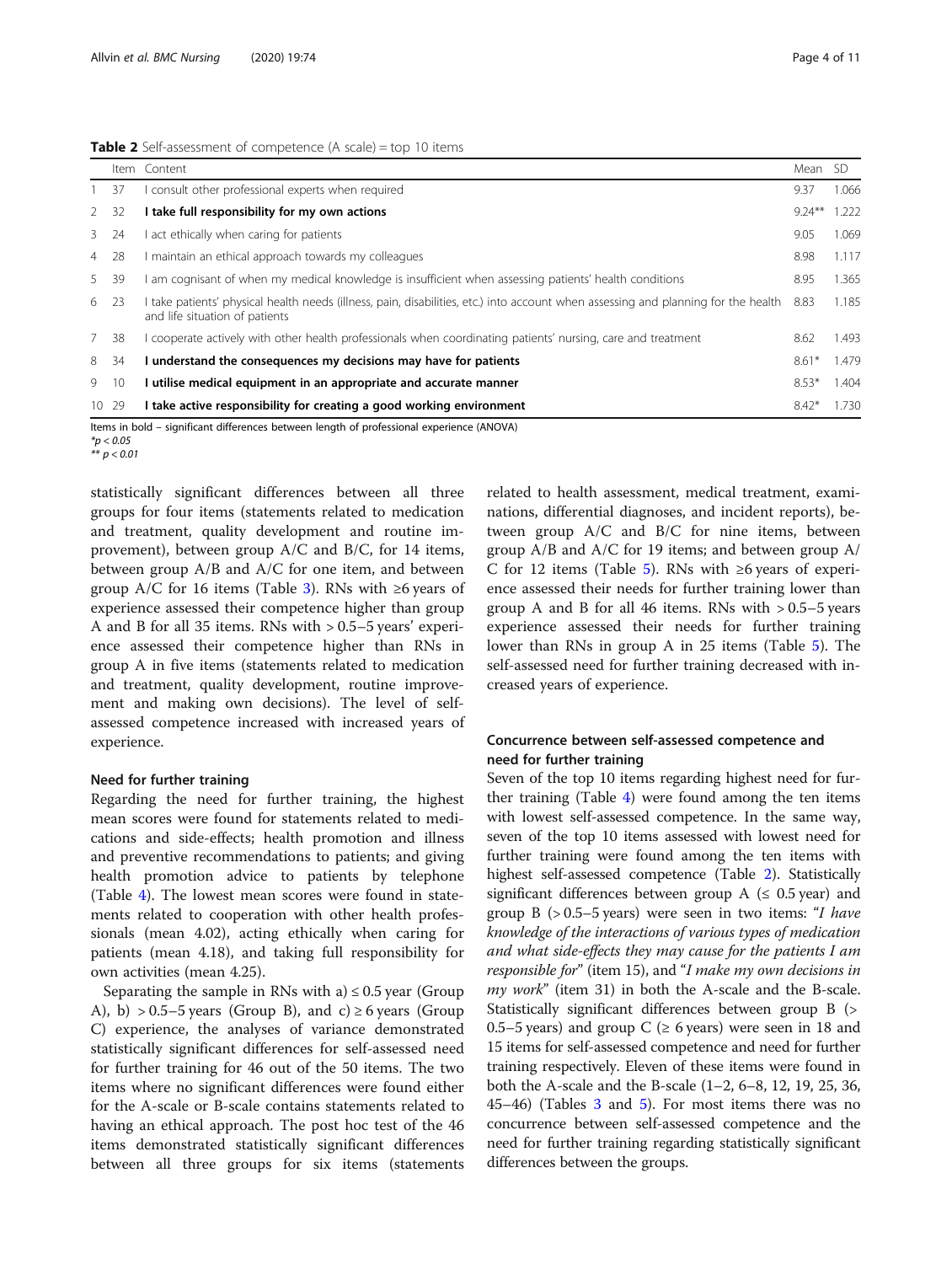<span id="page-4-0"></span>Table 3 Self-assessment of competence (A-scale). Statistical significant differences between groups based on experience as a nurse. ANOVA and post hoc Tukey

| Item |                                                                                                                                                                                     | Significant differences<br>between groups | Mean<br>difference                                                              | p                                   |
|------|-------------------------------------------------------------------------------------------------------------------------------------------------------------------------------------|-------------------------------------------|---------------------------------------------------------------------------------|-------------------------------------|
| 1    | I am independently responsible for health assessment (systematic physical examination),<br>examinations and treatment of patients with complicated medical conditions +             | $++++$                                    | $A/C: -1.447 A/C: 000$<br>$B/C: -1.011$                                         | B/C: .001                           |
| 2    | I am independently responsible for health assessment (systematic physical examination),<br>examinations and treatment of patients with uncomplicated medical conditions             | $^{+++}$                                  | A/C:1.146<br>$B/C: -0.667$                                                      | A/C: .000<br>B/C: .024              |
| 3    | I plan and prioritise nursing and medical interventions                                                                                                                             | $^{+}$                                    | $A/C: -0.633$                                                                   | A/C: .005                           |
| 4    | I identify patients' health problems                                                                                                                                                | $++++$                                    | $A/C: -1.110$<br>$B/C: -0.849$                                                  | A/C: .000<br>B/C: .004              |
| 5    | I assess patients' symptoms                                                                                                                                                         | $++++$                                    | $A/C: -.904$<br>$B/C: -.586$                                                    | A/C: .000<br>B/C: .034              |
| 6    | I evaluate and modify patients' medical treatment                                                                                                                                   | $++++$                                    | $A/C: -1.127$<br>$B/C: -0.670$                                                  | A/C: .000<br>B/C: .031              |
| 7.   | I exclude differential diagnoses when assessing patients' health conditions                                                                                                         | $++++$                                    | $A/C: -1.318$<br>$B/C: -.914$                                                   | A/C: .000<br>B/C: .012              |
| 8    | I interpret, analyse and reach alternative conclusions about patients' health conditions after a<br>detailed mapping of health history and health assessment (physical examination) | $++++$                                    | A/C: -.979<br>$B/C: -1.030$                                                     | A/C: .000<br>B/C: .001              |
| 9    | I apply both subjective and objective methods when examining, treating and caring for<br>patients                                                                                   | $\! + \!\!\!\!$                           | $A/C: -.981$                                                                    | A/C: .000                           |
|      | 10 I utilise medical equipment in an appropriate and accurate manner                                                                                                                | $\! + \!\!\!\!$                           | $A/C: -0.648$                                                                   | A/C: .004                           |
|      | 11 I have knowledge of the effects of medication and treatment for the patients I am responsible $++++$<br>for                                                                      |                                           | $A/B: -.905$<br>$B/C: -.805$<br>$A/C: -1.711$                                   | A/B: .003<br>B/C: .022<br>A/C: .000 |
|      | 12 I identify changes in patients' health and medical conditions                                                                                                                    | $++++$                                    | $A/C: -.969$<br>$B/C: -.729$                                                    | A/C: .000<br>B/C: .013              |
|      | 14 I systematically gather information from each patient about her/his health resources                                                                                             |                                           | $A/C: -0.668$                                                                   | A/C: .017                           |
|      | 15 I have knowledge of the interactions of various types of medication and what side-effects<br>they may cause for the patients I am responsible for                                | $++++$                                    | $A/B: -1.347$<br>$B/C: -0.874$<br>$A/C: -2.221$                                 | A/B: .000<br>B/C: .036<br>A/C: .000 |
|      | 16 I generate a creative learning environment for staff at my workplace                                                                                                             | $+++$                                     | A/C: -1.775 A/C: .000<br>$B/C: -1.129$ $B/C: .015$                              |                                     |
|      | 17 I participate in quality development at my workplace                                                                                                                             | $++++$                                    | A/B: -1.552 A/B: .000<br>$B/C: -1.236$ $B/C: .012$<br>$A/C: -2.788$ $A/C: .000$ |                                     |
|      | 18 I take responsibility for competence development at my workplace                                                                                                                 | $^{+}$                                    | $A/C: -700$                                                                     | A/C: .016                           |
|      | 19 I improve routines/systems that fail to meet the needs of patients at my workplace                                                                                               | $+++++$                                   | A/B: -1.414 A/B: .000<br>$B/C: -1.057$<br>$A/C: -2.471$                         | B/C: .027<br>A/C: .000              |
|      | 20 I am actively responsible for my own professional development                                                                                                                    |                                           | $A/C: -.785$                                                                    | A/C: .009                           |
|      | 27 I support and guide patients in mastering their illnesses and health problems                                                                                                    | $\! + \!\!\!\!$                           | $A/C: -597$                                                                     | A/C: .035                           |
|      | 29 I take active responsibility for creating a good working environment                                                                                                             | $^{+}$                                    | $A/C: -0.803$                                                                   | A/C: .004                           |
|      | 31 I make my own decisions in my work                                                                                                                                               | $^{++}$                                   | $A/B: -0.646$<br>$A/C: -1.203$                                                  | A/B: .032<br>A/C: .000              |
|      | 32 I take full responsibility for my own actions                                                                                                                                    | $\! + \!\!\!\!$                           | $A/C: -.705$                                                                    | A/C: .000                           |
|      | 33 I am correct and accurate in speech and writing                                                                                                                                  | $++++$                                    | $A/C: -1.099$<br>$B/C: -.851$                                                   | A/C: .000<br>B/C: .012              |
|      | 34 I understand the consequences my decisions may have for patients                                                                                                                 | $^{+}$                                    | $A/C: -577$                                                                     | A/C: .019                           |
|      | 35 I experience a division of responsibility between the physician and me as a nurse                                                                                                | $^{+++}$                                  | $A/C: -1.211$<br>$B/C: -1.221$                                                  | A/C: .000<br>B/C: .003              |
|      | 36 I cooperate well with the physician                                                                                                                                              | $^{+++}$                                  | $A/C: -.715$<br>$B/C: -0.824$                                                   | A/C: .010<br>B/C: .013              |
|      | 40 I document the steps taken in assessing patients' needs for nursing, care and treatment                                                                                          | $^{+}$                                    | $A/C: -.746$                                                                    | A/C: .001                           |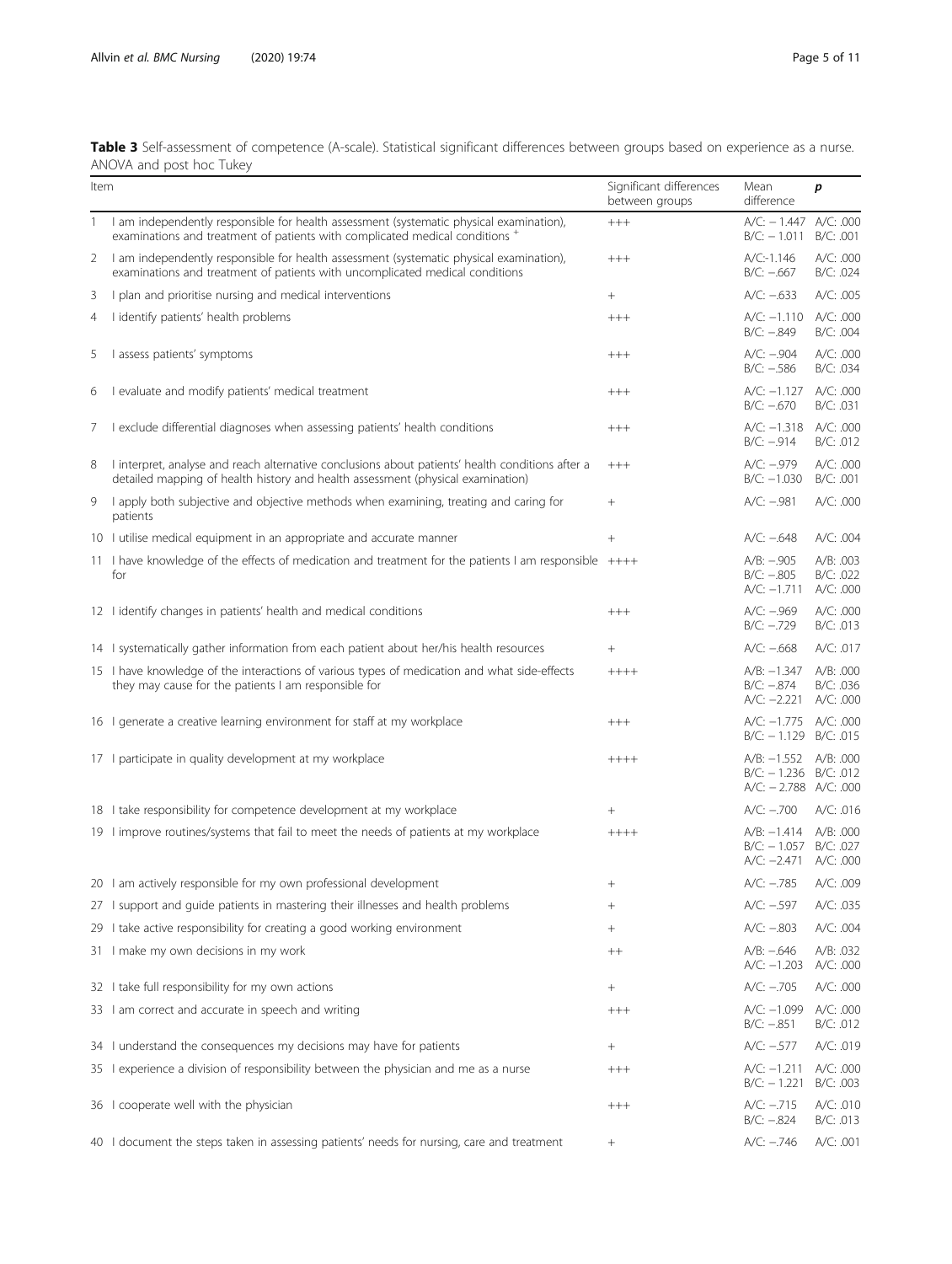| Item |                                                                                                                        | Significant differences<br>between groups | Mean<br>difference                                  | p         |  |
|------|------------------------------------------------------------------------------------------------------------------------|-------------------------------------------|-----------------------------------------------------|-----------|--|
|      | 41 I reflect on my actions                                                                                             | $^{+}$                                    | $A/C: -633$                                         | A/C: .005 |  |
|      | 43 L perceive opportunities and have visions for how nursing and clinical paths for patients can<br>be developed       | $+$                                       | A/C: -1.016 A/C: .002                               |           |  |
|      | 44 I have a vision of how nursing should be developed at my workplace                                                  | $^{+}$                                    | $A/C: -1.234$ $A/C: .000$                           |           |  |
|      | 45 lassess patients' health needs by telephone                                                                         | $+++$                                     | $A/C: -1.815$ $A/C: 000$<br>$B/C: -1.651 B/C: .003$ |           |  |
|      | 46 I give health promotion advice and recommendations to patients by telephone                                         | $+++$                                     | $A/C: -2.103$ $A/C: 000$<br>B/C: -1.964 B/C: .000   |           |  |
| 47   | I give health promotion and illness preventive recommendations in accordance with national +<br>quidelines to patients |                                           | A/C: -1.153 A/C: .004                               |           |  |
|      | 50 I report all incidents in accordance with the actual patient safety system                                          | $^{+}$                                    | A/C: -1.873 A/C: .000                               |           |  |

Table 3 Self-assessment of competence (A-scale). Statistical significant differences between groups based on experience as a nurse. ANOVA and post hoc Tukey (Continued)

Groups based on experience as a nurse: Group A:  $\leq 0.5$  years, Group B: > 0.5–5 years, Group C:  $\geq 6$  years

Significant differences between group A/C

++Significant differences between group A/B and A/C<br>+++Significant differences between group A/C and group B/C<br>++++Significant differences between all groups (i.e. A/C, A/B, B/C)

# **Discussion**

The aim of this study was to describe nurses' selfassessment of clinical competence and need for further training. The items where the respondents assessed their competence highest related to statements of cooperating with other healthcare professionals and experts; taking full responsibility for own activities; and acting ethically when caring for patients. As previously stated, in a study exploring clinical competence and need for further training among RNs in postgraduate programmes in Europe [[21\]](#page-9-0), these are all components of phronesis, understood as practical wisdom [\[35](#page-10-0)], and fundamental competence components expected of professional nurses [\[9](#page-9-0)]. Personal responsibility implies a moral requirement to choose actions to take ethical responsibility for the patient [[36](#page-10-0)].

The lowest self-assessments for competence were seen for statements related to managing healthcare without seeing the patient (i.e. using the telephone, e-mail or other electronic devices), and giving health promotion advice. It might be argued that the RNs in this study worked with hospitalized patients, and therefore did not have the same experience of assessing health needs by telephone, as if they had been working in primary care. However, nursing is becoming a technology-enriched profession [[4\]](#page-9-0), with an increasing use of informationand communication technologies in healthcare, i.e. e-Health [\[37](#page-10-0)], irrespective of healthcare contexts. Both managing healthcare without seeing the patient and giving illness and preventive recommendations were among the items the respondents assessed highest regarding the need for further training, which indicate that they are aware of their flaws.

The respondents also assessed their competence low regarding improving a creative learning environment for staff at the workplace, improving routines, and knowledge of interactions and side effects of various types of medication. This can imply a challenge because establishing key abilities, such as identifying a learning need contributes to improving nursing practice [[38\]](#page-10-0). Positive work experiences in the first year of practice, in terms of sharing experiences and getting encouraging support from colleagues, has been pointed out as important for remaining motivated at work [\[39](#page-10-0)], and for sustaining the future of the profession  $[40]$  $[40]$  $[40]$ . These findings are of importance to highlight in connection with the development of both nursing programmes and of introduction programmes for newly graduated RNs.

The second aim of the study was to explore if there were differences with respect to self-assessment of clinical competence and the need for further training between RNs with varying lengths of professional experience as a nurse. Statistically significant differences between the RN groups were seen for several items regarding both self-assessed competence and self-assessed need for further training. Previous research has demonstrated that nurse competence differs depending on length of work experience [[30,](#page-9-0) [41](#page-10-0)], and frequency of using these experiences  $[42]$  $[42]$  $[42]$ , which has been found to explain up to 40% of variance in self-assessed competence among newly graduated nurses [[43\]](#page-10-0). Furthermore, higher academic degree has been connected to higher self-assessed competence among RNs in postgraduate programmes [[21\]](#page-9-0), and among operating theatre nurses [[44\]](#page-10-0). According to Aiken et al. (2014), RNs with an academic degree are associated with improved patient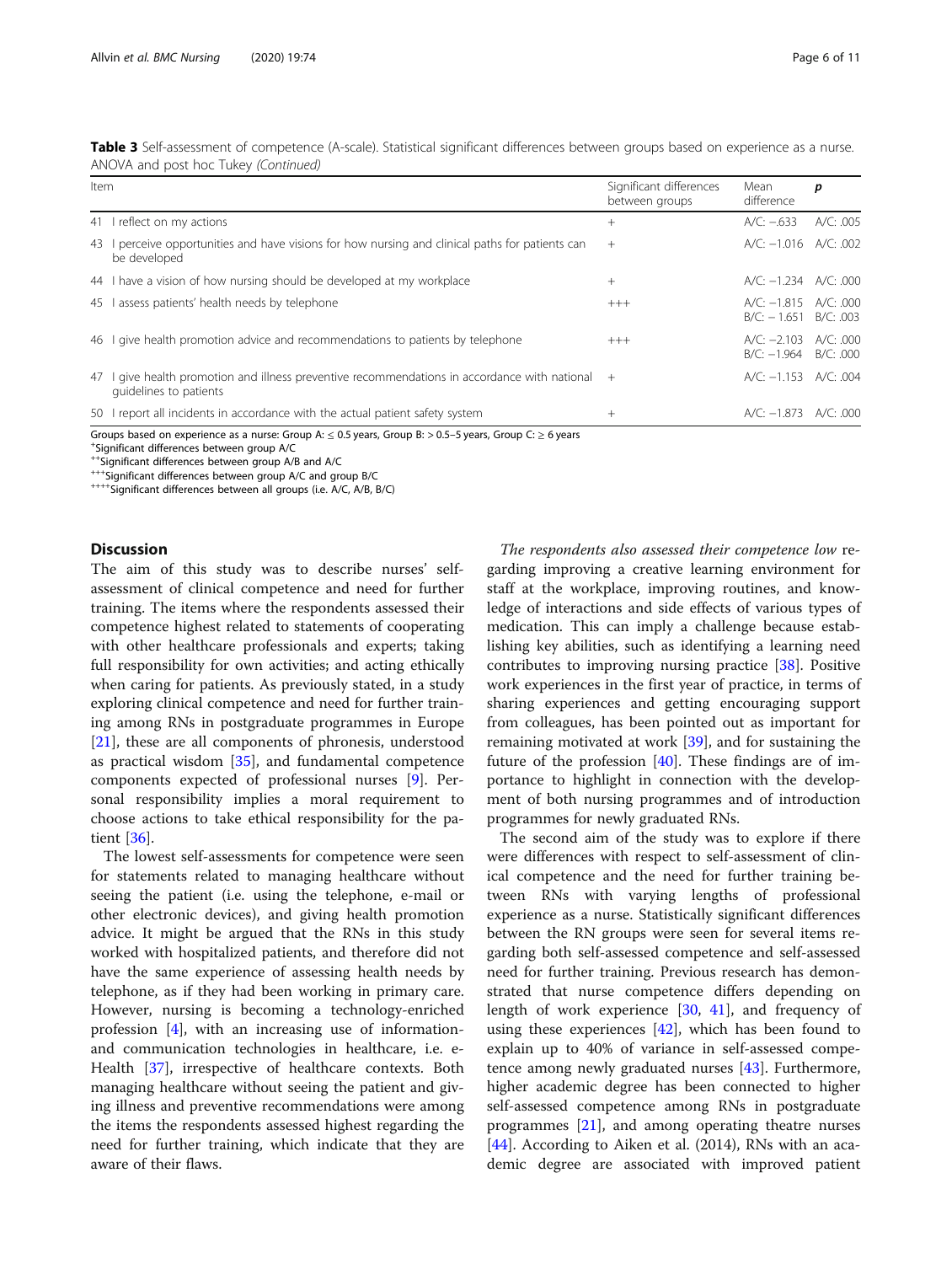<span id="page-6-0"></span>

|               |       | Item Content                                                                                                                                                                                        | Mean SD         |       |
|---------------|-------|-----------------------------------------------------------------------------------------------------------------------------------------------------------------------------------------------------|-----------------|-------|
|               | 15    | I have knowledge of the interactions of various types of medication and what side-effects they may cause for the<br>patients I am responsible for                                                   | $7.29***$       | 2.336 |
| $\mathcal{P}$ | 47    | I give health promotion and illness preventive recommendations in accordance with national guidelines to<br>patients                                                                                | $6.83*$         | 2.496 |
| 3             | 46    | I give health promotion advice and recommendations to patients by telephone                                                                                                                         | $6.76***$ 2.782 |       |
| 4 7           |       | I exclude differential diagnoses when assessing patients' health conditions                                                                                                                         | $6.73***$ 2.342 |       |
| 5 11          |       | I have knowledge of the effects of medication and treatment for the patients I am responsible for                                                                                                   | $6.69***$ 2.620 |       |
| 6.            | -45   | l assess patients' health needs by telephone, e-mail or other electronic devices                                                                                                                    | $6.64**$ 2.856  |       |
| 7 8           |       | I interpret, analyse and reach alternative conclusions about patients' health conditions after a detailed mapping of $6.54***$ 2.277<br>health history and health assessment (physical examination) |                 |       |
| 8             | 19    | I improve routines/systems that fail to meet the needs of patients at my workplace                                                                                                                  | $6.43***$ 2.486 |       |
| 9             |       | I am independently responsible for health assessment (systematic physical examination), examinations and<br>treatment of patients with complicated medical conditions                               | 6.34** 2.390    |       |
|               | 10 16 | l generate a creative learning environment for staff at my workplace                                                                                                                                | $6.33***$ 2.593 |       |

Items in bold – significant differences between length of professional experience (ANOVA)

 $** n < 0.05$ 

 $\mathbf{r}$  p  $\mathbf{r}$ 

outcomes [[6](#page-9-0)]. Although the educational environments are academic, there is a risk that newly graduated nurses will be introduced into a vocational and task-oriented view of the profession if employers do not take responsibility for the academic culture within the healthcare sector, which could jeopardize a safe nursing care [\[12,](#page-9-0) [45](#page-10-0)]. RNs have an important coordination position in patient safety issues and work in close proximity to the patients where decisions of importance for patient safety are made [\[28,](#page-9-0) [46](#page-10-0)].

In the present study only four of the top 10-items for self-assessed competence showed statistically significant differences between the groups. For example, no statistically significant differences were found between the groups regarding two of the items with highest competence assessment: cooperating with other healthcare professionals and experts (item 37) and acting ethically (item 24). This finding could be seen in relation to interprofessional collaboration, which has become an important component of a well-functioning healthcare system [[47\]](#page-10-0). A previous study exploring interprofessional collaboration between nurses and junior doctors showed that nurses needed to be more active by taking more responsibility in improving their ability to collaborate with other professionals [[48\]](#page-10-0). However, according to Regan et al. (2015) nurses are more confident in interprofessional collaboration when they control their work situation and have the independence to make patient care decisions on their own [[49](#page-10-0)]. This might explain why the RNs in the present study, regardless of experience, assessed their competence as high.

#### Methodological considerations

As with any questionnaire-based study, some issues regarding the sample and response rate of the study should be noted [\[50](#page-10-0)]. The convenience sample of RNs, in the present study, may be associated bias at the specific data collection day, such as staff turnover, sick leave, and changing in the working schedules. The response rate was 51%, which could be considered less than ideal. However, no reminder was given, and the questionnaire was distributed to the RNs to be completed, without setting a strict timeframe. The response rate might have been higher if a follow-up reminder had been used. However, it should be noted that low response rates do not mean that the results are biased [[51\]](#page-10-0). High workload and a comprehensive questionnaire were stated as reasons for not answering the questionnaire. Even if the validity/reliability of self-assesed measures has been questioned, it has been reported as the most common form of competence assessment [[52\]](#page-10-0). In the present study, the correspondence between the respondents' self-assessment of competence and the perceived need for further training indicates that their selfassessment of competence may be reliable. The timeframe for how long an RN is considered to be newly graduated is undetermined as the transition and experience are individual [[39](#page-10-0)]. The decision to limit one of the groups to 6 months of experience as an RN, instead of 1 year that is commonly done, was based on the reports of turnover early in the nursing career  $[12, 45]$  $[12, 45]$  $[12, 45]$  $[12, 45]$ .

# Conclusions

A sample of hospital-based nurses in Sweden selfreported their competence as high (80%, a median score of 8 of a possible 10 points) but ranked the need for further education/training as lower overall (median 6 or 60%). Although the RNs assessed their competence high for important competence components expected of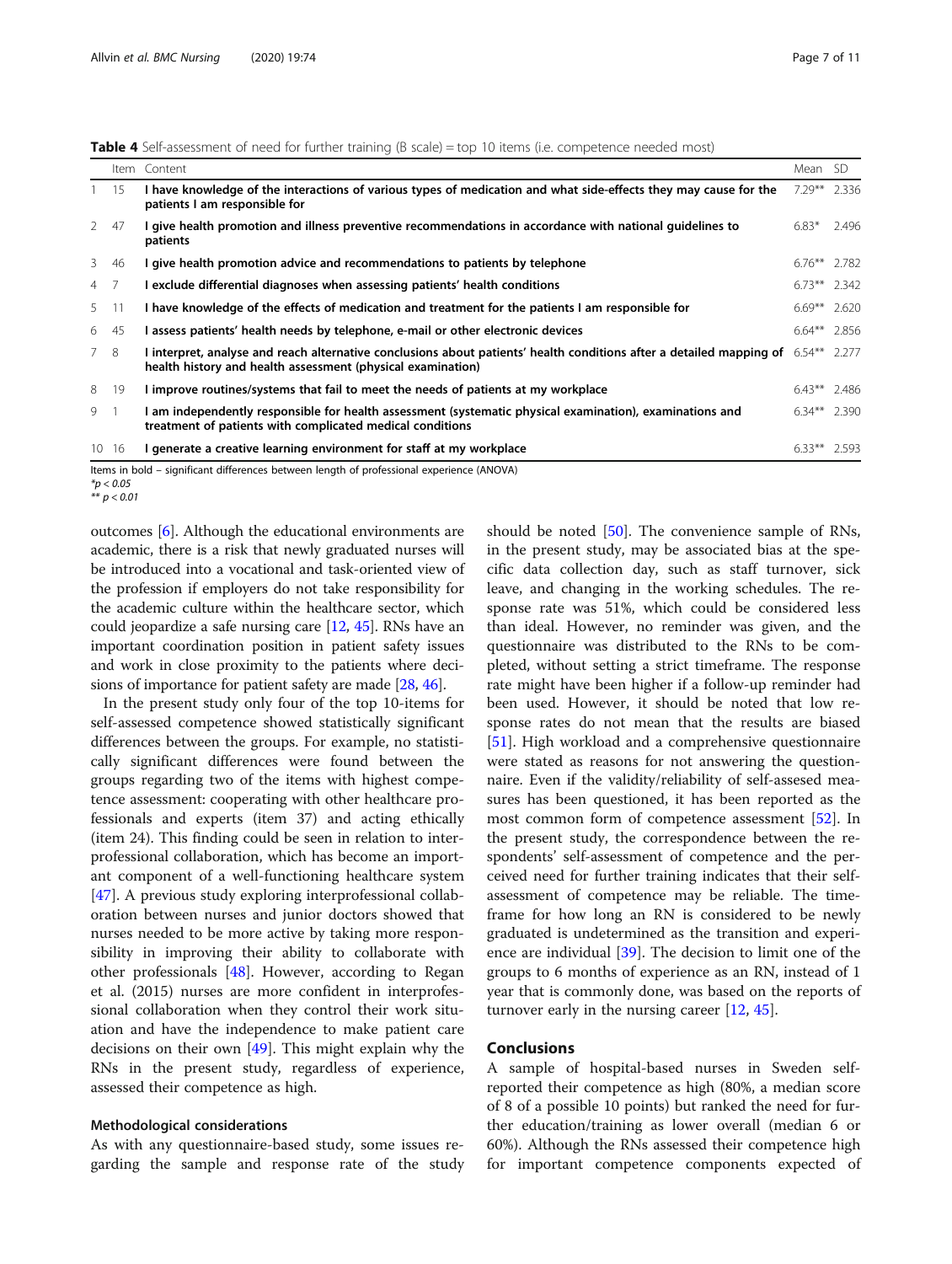<span id="page-7-0"></span>Table 5 Need for further learning (B-scale). Statistical significant differences between groups based on experience as a nurse. ANOVA and post hoc Tukey

| Item |                                                                                                                                                                                                                        | Significant differences<br>between groups | Mean<br>difference                     | P                                   |
|------|------------------------------------------------------------------------------------------------------------------------------------------------------------------------------------------------------------------------|-------------------------------------------|----------------------------------------|-------------------------------------|
| 1    | I am independently responsible for health assessment (systematic physical examination),<br>examinations and treatment of patients with complicated medical conditions                                                  | $^{+++}$                                  | A/C: 1.715<br>B/C: 1.109               | A/C: .000<br>B/C: .016              |
| 2    | I am independently responsible for health assessment (systematic physical examination),<br>examinations and treatment of patients with uncomplicated medical conditions                                                | $+++++$                                   | A/B: 1.063<br>B/C: 1.023<br>A/C: 2.086 | A/B: .013<br>B/C: .039<br>A/C: .000 |
| 3    | I plan and prioritise nursing and medical interventions                                                                                                                                                                | $^{++}$                                   | A/B: 1.411<br>A/C: 1.984               | A/B: .001<br>A/C: .000              |
| 4    | I identify patients' health problems                                                                                                                                                                                   | $++$                                      | A/B: 1.390<br>A/C: 2.161               | A/B: .001<br>A/C: .000              |
| 5    | I assess patients' symptoms                                                                                                                                                                                            | $^{++}$                                   | A/B: 1.311<br>A/C: 2.056               | A/C: .002<br>B/C: .000              |
| 6    | I evaluate and modify patients' medical treatment                                                                                                                                                                      | $+++++$                                   | A/B: 1.107<br>B/C: 1.052<br>A/C: 2.159 | A/B: .012<br>B/C: .038<br>A/C: .000 |
| 7    | I exclude differential diagnoses when assessing patients' health conditions                                                                                                                                            | $+++++$                                   | A/B: .810<br>B/C: 1.216<br>A/C: 2.026  | A/B: .049<br>B/C: .005<br>A/C: .000 |
| 8    | I interpret, analyse and reach alternative conclusions about patients' health conditions after a<br>detailed mapping of health history and health assessment (physical examination)                                    | $++++$                                    | A/C: 1.593<br>B/C: 1.016               | A/C: .000<br>B/C: .022              |
| 9    | I apply both subjective and objective methods when examining, treating and caring for<br>patients                                                                                                                      | $+++++$                                   | A/B: .996<br>B/C: 1.024<br>A/C: 2.020  | A/B: .013<br>B/C: .023<br>A/C: .000 |
|      | 10 I utilise medical equipment in an appropriate and accurate manner                                                                                                                                                   | $^{+}$                                    | A/C: 1.115                             | A/C: .014                           |
|      | 11 I have knowledge of the effects of medication and treatment for the patients I am responsible ++<br>for                                                                                                             |                                           | A/B: 1.613<br>A/C: 2.249               | A/B: .000<br>A/C: .000              |
|      | 12 I identify changes in patients' health and medical conditions                                                                                                                                                       | $+++++$                                   | A/B: .944<br>B/C: 1.228<br>A/C: 2.172  | A/B: .029<br>B/C: .008<br>A/C: .000 |
|      | 13 I develop and administer health-promoting and illness-preventive actions for patients                                                                                                                               | $++++$                                    | A/C: 1.811<br>B/C: .993                | A/C: .000<br>B/C: .046              |
|      | 14 I systematically gather information from each patient about her/his health resources                                                                                                                                | $^{++}$                                   | A/B: 1.266<br>A/C: 1.707               | A/B: .002<br>A/C: .000              |
|      | 15 I have knowledge of the interactions of various types of medication and what side-effects they ++<br>may cause for the patients I am responsible for                                                                |                                           | A/B: 1.466<br>A/C: 2.045               | A/B: .000<br>A/C: .000              |
|      | 16 I generate a creative learning environment for staff at my workplace                                                                                                                                                | $^{+}$                                    | A/C: 1.542                             | A/C: .000                           |
|      | 17 I participate in quality development at my workplace                                                                                                                                                                | $^{+}$                                    | A/C: 1.408                             | A/C: .001                           |
|      | 19 limprove routines/systems that fail to meet the needs of patients at my workplace                                                                                                                                   | $++++$                                    | A/C: 1.794<br>B/C: 1.187               | A/C: .000<br>B/C: .015              |
|      | 21 I take patients' mental health needs (mood swings, feelings of hopelessness, depression, etc.)<br>into account when assessing and planning for the health and life situation of patients                            | $^{++}$                                   | A/B: 1.168<br>A/C: 1.454               | A/B: .009<br>A/C: .000              |
|      | 22 I take patients' spiritual health needs (feelings of meaninglessness, existential needs, beliefs,<br>fear of death, etc.) into account when assessing and planning for the health and life situation<br>of patients | $^{++}$                                   | A/B: 1.007<br>A/C: 1.634               | A/B: .036<br>A/C: .000              |
|      | 23 I take patients' physical health needs (illness, pain, disabilities, etc.) into account when<br>assessing and planning for the health and life situation of patients                                                | $^{++}$                                   | A/B: 1.096<br>A/C: 1.012               | A/B: .025<br>A/C: .029              |
|      | 25 lidentify and assume responsibility for patients' own health resources in planning nursing<br>care                                                                                                                  | $\! + \!\!\!\!$                           | A/C: 1.149                             | A/C: .007                           |
|      | 26 I take patients' social health needs (leisure activities, friends, financial situation, etc.) into<br>account when assessing and planning for the health and life situation of patients                             | $++++$                                    | A/C: 1.927<br>B/C: 1.110               | A/C: .000<br>B/C: .031              |
|      | 27 I support and guide patients in mastering their illnesses and health problems                                                                                                                                       | $^{+}$                                    | A/C: 1.590                             | A/C: .000                           |
|      | 29 I take active responsibility for creating a good working environment                                                                                                                                                | $^{+}$                                    | A/C: 1.132                             | A/C: .014                           |
|      | 30 I put emphasis on patients' own wishes when assessing and planning for nursing care and                                                                                                                             | $^{++}$                                   | A/B: 1.007                             | A/B: .048                           |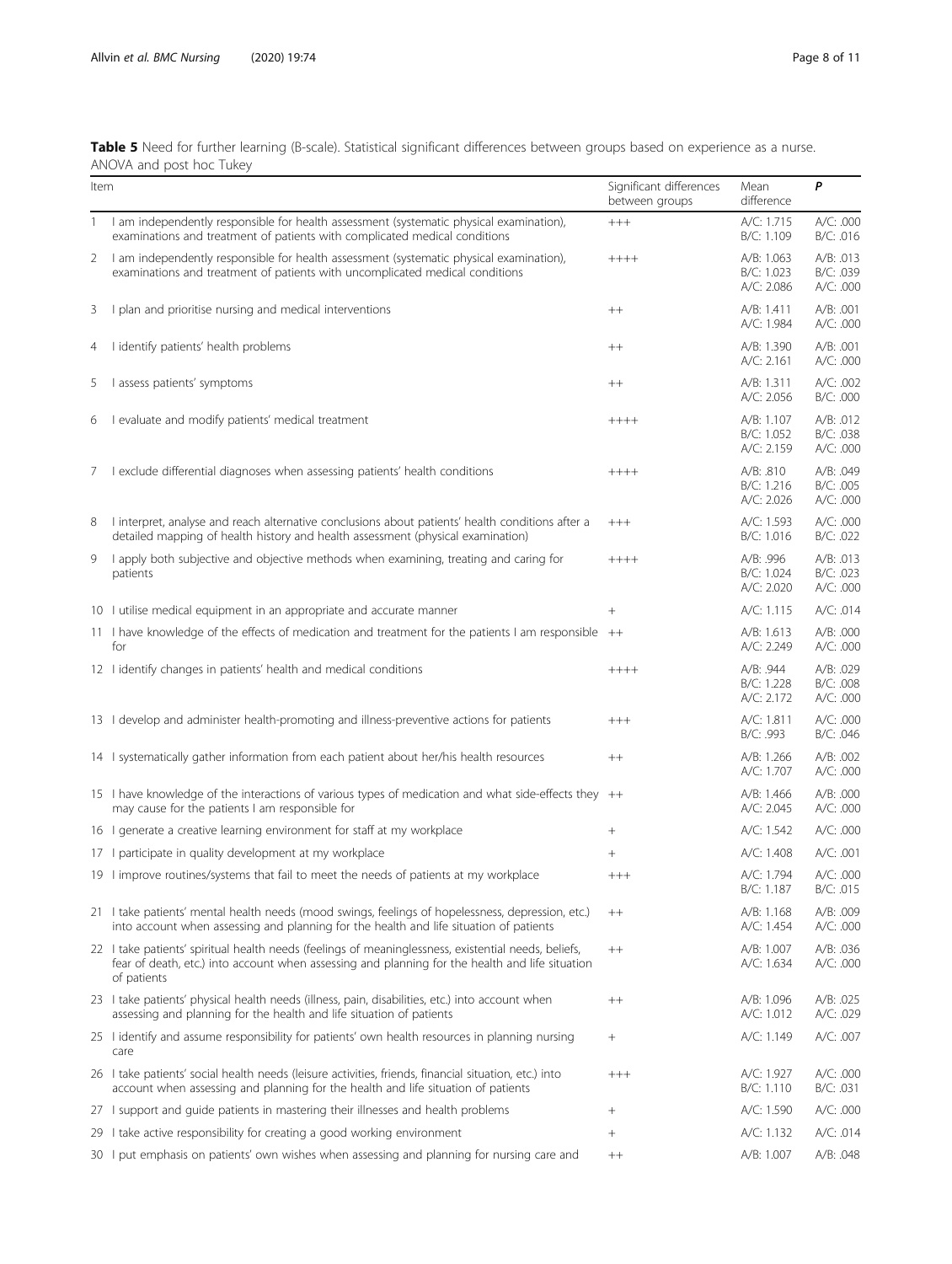|                                      | Table 5 Need for further learning (B-scale). Statistical significant differences between groups based on experience as a nurse. |
|--------------------------------------|---------------------------------------------------------------------------------------------------------------------------------|
| ANOVA and post hoc Tukey (Continued) |                                                                                                                                 |

| Item |                                                                                                                         | Significant differences<br>between groups | Mean<br>difference                     | P                                   |
|------|-------------------------------------------------------------------------------------------------------------------------|-------------------------------------------|----------------------------------------|-------------------------------------|
|      | medical treatment                                                                                                       |                                           | A/C: 1.380                             | A/C: .002                           |
|      | 31 I make my own decisions in my work                                                                                   | $^{++}$                                   | A/B: 1.359<br>A/C: 2.450               | A/B: .006<br>A/C: .000              |
|      | 32 I take full responsibility for my own actions                                                                        | $^{++}$                                   | A/B: 1.547<br>A/C: 2.137               | A/B: .002<br>A/C: .000              |
|      | 33 I am correct and accurate in speech and writing                                                                      | $^{+}$                                    | A/C: 2.111                             | A/C: .000                           |
|      | 34 I understand the consequences my decisions may have for patients                                                     | $++$                                      | A/B: 1.367<br>A/C: 2.322               | A/B: .006<br>A/C: .000              |
|      | 35 Lexperience a division of responsibility between the physician and me as a nurse                                     | $+++$                                     | A/C: 2.503<br>B/C: 1.626               | A/C: .000<br>B/C: .003              |
|      | 36 I cooperate well with the physician                                                                                  | $^{+++}$                                  | A/C: 1.948<br>B/C: 1.392               | A/C: .000<br>B/C: .011              |
|      | 37 I consult other professional experts when required                                                                   | $++$                                      | A/B: 1.123<br>A/C: 1.504               | A/B: .033<br>A/C: .001              |
|      | 38 I cooperate actively with other health professionals when coordinating patients' nursing, care<br>and treatment      | $^{++}$                                   | A/B: 1.571<br>A/C: 1.681               | A/B: .001<br>A/C: .000              |
|      | 39 I am cognisant of when my medical knowledge is insufficient when assessing patients' health<br>conditions            | $^{+}$                                    | A/C: 1.420                             | A/C: .004                           |
|      | 40 I document the steps taken in assessing patients' needs for nursing, care and treatment                              | $++$                                      | A/B: 1.468<br>A/C: 1.714               | A/B: .003<br>A/C: .000              |
|      | 41 I reflect on my actions                                                                                              | $++$                                      | A/B: 1.238<br>A/C: 1.681               | A/B: .011<br>A/C: .000              |
|      | 42 I analyse and evaluate my work continuously                                                                          |                                           | A/C: 1.676                             | A/C: .000                           |
|      | 43 I perceive opportunities and have visions for how nursing and clinical paths for patients can<br>be developed        | $+$                                       | A/C: 1.716                             | A/C: .000                           |
|      | 44 I have a vision of how nursing should be developed at my workplace                                                   | $+$                                       | A/C: 1.541                             | A/C: .000                           |
|      | 45 lassess patients' health needs by telephone                                                                          | $+++$                                     | A/C: 1.702<br>B/C: 1.657               | A/C: .000<br>B/C: .004              |
|      | 46 I give health promotion advice and recommendations to patients by telephone                                          | $^{+++}$                                  | A/C: 1.901<br>B/C: 1.989               | A/C: .000<br>B/C: .000              |
|      | 47 I give health promotion and illness preventive recommendations in accordance with national<br>quidelines to patients | $^{+}$                                    | A/C: 1.082                             | A/C: .015                           |
|      | 48 I have a supportive ongoing dialogue with patients about their needs and wishes                                      | $++$                                      | A/B: 1.295<br>A/C: 1.869               | A/B: .005<br>A/C: .000              |
|      | 49 I focus on relatives' need for support and quidance                                                                  | $^{++}$                                   | A/B: 1.045A/<br>C: 1.989               | A/B: .035<br>A/C: .000              |
|      | 50 I report all incidents in accordance with the actual patient safety system                                           | $+++++$                                   | A/B: 1.681<br>B/C: 1.294<br>A/C: 2.975 | A/B: .000<br>B/C: .020<br>A/C: .000 |

Groups based on experience as a nurse: Group A:  $\leq$  0.5 years, Group B: > 0.5-5 years, Group C:  $\geq$  6 years

\*Significant differences between group A/C<br>\*\*Significant differences between group A/B and A/C

+++Significant differences between group A/C and group B/C<br>++++Significant differences between all groups (i.e. A/C, A/B, B/C)

professionals such as cooperation with other healthcare professionals, it is problematic that knowledge of interactions and side-effects of different types of medication were reported as having the highest need of training. Longitudinal follow up of newly graduated RNs regarding their continuous development of competence as well as further training is needed.

# Abbreviations

RN: Registered Nurse; PROFFNurse SAS: Professional Nurse Self-Assessment Scale; CSL: Clinical Skill Centre

# Acknowledgements

The authors would like to acknowledge and thank Jari Appelgren, Karlstad University for statistical advice.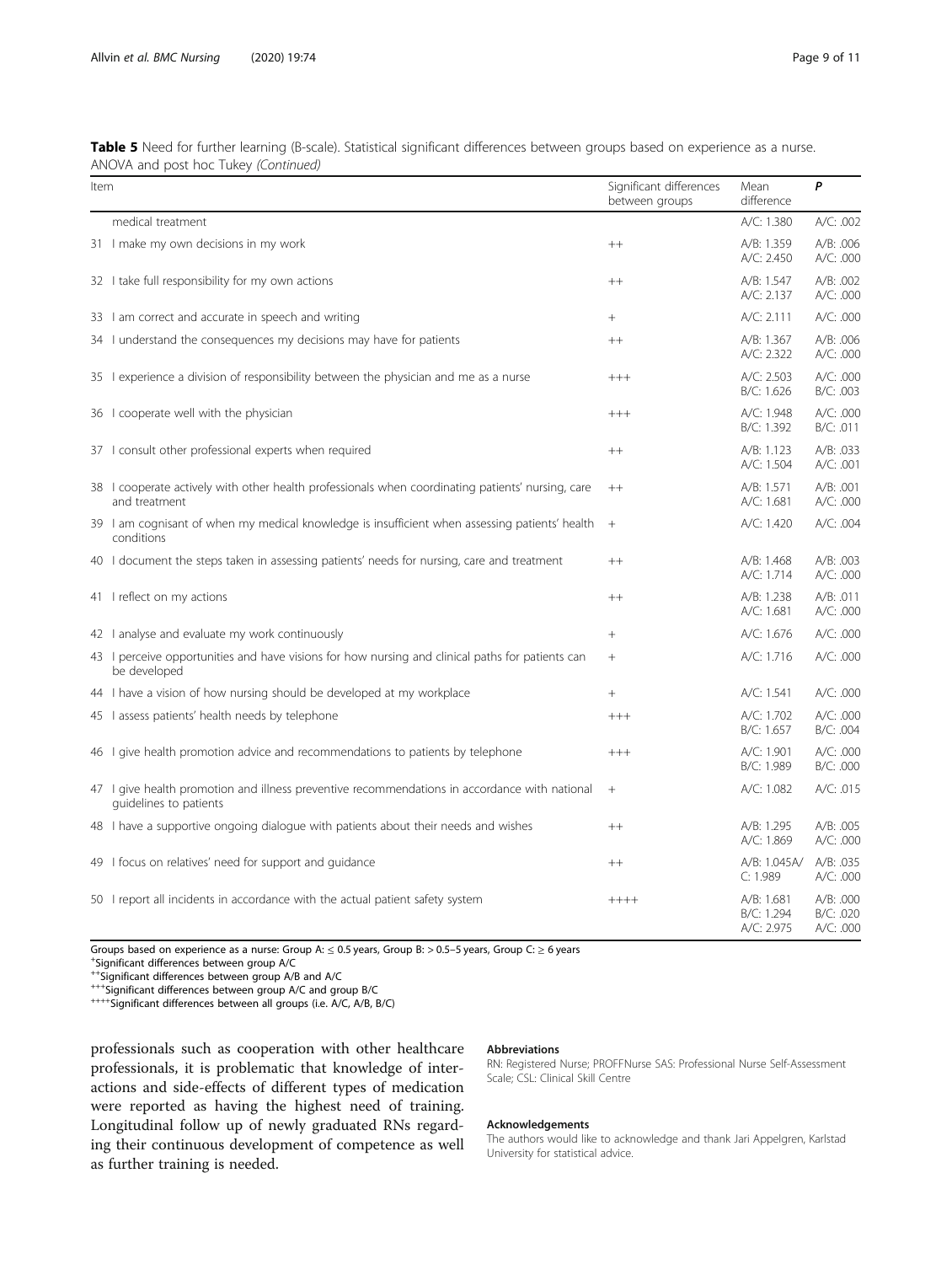# <span id="page-9-0"></span>Authors' contributions

RA, BB, KB, and CB designed the study; RA, BB, KB and CB collected the data; RA and SW analysed the data; RA and SW drafted the manuscript; all authors critically revised the manuscript: all authors read and approved the final version.

### Funding

This study received an open access funding provided by Örebro University with grant number: NURS-D-20-00025.

# Availability of data and materials

The dataset analysed during the current study are available from the corresponding author on reasonable request.

#### Ethics approval and consent to participate

This study was conducted in accordance with the Declaration of Helsinki. Approval was obtained from the Ethics Review Board of Uppsala, Sweden (reg. no. 2011/071).

#### Consent for publication

Not applicable.

## Competing interests

The authors declare that they have no competing interests.

# Author details

<sup>1</sup>Clinical Skills Center, Örebro University Hospital, S-701 85 Örebro, Sweden. 2 Faculty of Medicine and Health, School of Health Sciences, Örebro University, S-702 81 Örebro, Sweden. <sup>3</sup>Department of Health Science, Faculty of Health, Science and Technology, Karlstad University, S-651 88 Karlstad, Sweden. <sup>4</sup> Department of Health care Sciences, Ersta Sköndal Bräcke University College, S-100 61 Stockholm, Sweden. <sup>5</sup>Faculty of Health and Welfare, Östfold University College Fredrikstad, N-1757 Halden, Norway. 6 Department of Health Sciences in Gjøvik, NTNU, Norwegian University of Science and Technology, Trondheim, Norway.

# Received: 16 January 2020 Accepted: 27 July 2020 Published online: 03 August 2020

#### References

- Takase M. The relationship between the levels of nurses' competence and the length of their clinical experience: a tentative model for nursing competence development. J Clin Nurs. 2013;22(9–10):1400–10.
- 2. Church CD. Defining competence in nursing and its relevance to quality care. J Nurses Prof Dev. 2016. [https://doi.org/10.1097/NND.](https://doi.org/10.1097/NND.0000000000000289) [0000000000000289](https://doi.org/10.1097/NND.0000000000000289).
- 3. Tsang LF, Sham AYA, Law SLW, Chan YM, Sze CY. ToUCH Program on competence, occupational stress and self-efficacy of newly graduated registered nurses in United Christian Hospital: a mixed method research study. J Nurs Educ Pract. 2016;6(8):129–37.
- 4. Konttila J, Siira H, Kyngas H, Lahtinen M, Elo S, Kaariainen M, et al. Healthcare professionals' competence in digitalisation: A systematic review. J Clin Nurs. 2019;28(5–6):745–61.
- 5. Kompetensförsörjning och patientsäkerhet. Socialstyrelsen 2018. [https://](https://www.socialstyrelsen.se/globalassets/sharepoint-dokument/artikelkatalog/ovrigt/2018-2-15.pdf) [www.socialstyrelsen.se/globalassets/sharepoint-dokument/artikelkatalog/](https://www.socialstyrelsen.se/globalassets/sharepoint-dokument/artikelkatalog/ovrigt/2018-2-15.pdf) [ovrigt/2018-2-15.pdf](https://www.socialstyrelsen.se/globalassets/sharepoint-dokument/artikelkatalog/ovrigt/2018-2-15.pdf). Assessed 1 May 2020.
- 6. Aiken LH, Sloane DM, Bruyneel L, Van den Heede K, Griffiths P, Busse R, et al. Nurse staffing and education and hospital mortality in nine European countries: a retrospective observational study. Lancet. 2014; 383(9931):1824–30.
- 7. Strategy for improving the quality of nursing. 2017. [https://www.swenurse.](https://www.swenurse.se/globalassets/01-svensk-sjukskoterskeforening/engelska/strategy_for_improving_the_quality_of_nursing.pdf) [se/globalassets/01-svensk-sjukskoterskeforening/engelska/strategy\\_for\\_](https://www.swenurse.se/globalassets/01-svensk-sjukskoterskeforening/engelska/strategy_for_improving_the_quality_of_nursing.pdf) [improving\\_the\\_quality\\_of\\_nursing.pdf](https://www.swenurse.se/globalassets/01-svensk-sjukskoterskeforening/engelska/strategy_for_improving_the_quality_of_nursing.pdf). Assessed 1 May 2020.
- 8. Parliament. DEotE. [https://eur-lex.europa.eu/legal-content/EN/TXT/?uri=](https://eur-lex.europa.eu/legal-content/EN/TXT/?uri=CELEX:32013L0055) [CELEX:32013L0055](https://eur-lex.europa.eu/legal-content/EN/TXT/?uri=CELEX:32013L0055). Assessed 30 Apr 2020.
- 9. The ICN code of ethics for nurses. 2012. [https://www.icn.ch/sites/default/](https://www.icn.ch/sites/default/files/inline-files/2012_ICN_Codeofethicsfornurses_%20eng.pdf) [files/inline-files/2012\\_ICN\\_Codeofethicsfornurses\\_%20eng.pdf](https://www.icn.ch/sites/default/files/inline-files/2012_ICN_Codeofethicsfornurses_%20eng.pdf). Assessed 30 Apr 2020.
- 10. Framtidens nya specialistsjuksköterska ny roll nya möjligheter. Statens offentliga utredningar SOU 2018:77. [https://www.regeringen.se/4ab6f6/](https://www.regeringen.se/4ab6f6/contentassets/6f67c0e786f0491899a98579a002508c/framtidens-specialistsjukskoterska%2D%2Dny-roll-nya-mojligheter-sou-201877) [contentassets/6f67c0e786f0491899a98579a002508c/framtidens-](https://www.regeringen.se/4ab6f6/contentassets/6f67c0e786f0491899a98579a002508c/framtidens-specialistsjukskoterska%2D%2Dny-roll-nya-mojligheter-sou-201877)

[specialistsjukskoterska%2D%2Dny-roll-nya-mojligheter-sou-201877.](https://www.regeringen.se/4ab6f6/contentassets/6f67c0e786f0491899a98579a002508c/framtidens-specialistsjukskoterska%2D%2Dny-roll-nya-mojligheter-sou-201877) Assessed 1 May 2020.

- 11. Yrkeskvalifikationsdirektivet ett samlat genomförande SOU 2014:19. [https://](https://www.regeringen.se/contentassets/d64cfdc0456648b5821593ba6df947d0/yrkeskvalifikationsdirektivet%2D%2D-ett-samlat-genomforande-sou-201419) [www.regeringen.se/contentassets/d64cfdc0456648b5821593ba6df947d0/](https://www.regeringen.se/contentassets/d64cfdc0456648b5821593ba6df947d0/yrkeskvalifikationsdirektivet%2D%2D-ett-samlat-genomforande-sou-201419) [yrkeskvalifikationsdirektivet%2D%2D-ett-samlat-genomforande-sou-201419.](https://www.regeringen.se/contentassets/d64cfdc0456648b5821593ba6df947d0/yrkeskvalifikationsdirektivet%2D%2D-ett-samlat-genomforande-sou-201419) Assessed 27 Apr 2020.
- 12. Bisholt BK. The learning process of recently graduated nurses in professional situations--experiences of an introduction program. Nurse Educ Today. 2012;32(3):289–93.
- 13. Meretoja R, Isoaho H, Leino-Kilpi H. Nurse competence scale: development and psychometric testing. J Adv Nurs. 2004;47(2):124–33.
- 14. Bradshaw A, Merriman C. Nursing competence 10 years on: fit for practice and purpose yet? J Clin Nurs. 2008;17(10):1263–9.
- 15. Cowan DT, Norman I, Coopamah VP. Competence in nursing practice: a controversial concept--a focused review of literature. Nurse Educ Today. 2005;25(5):355–62.
- 16. Smith SA. Nurse competence: a concept analysis. Int J Nurs Knowl. 2012; 23(3):172–82.
- 17. Liu Y, Aungsuroch Y. Current literature review of registered nurses' competency in the global community. J Nurs Scholarsh. 2018;50(2):191–9.
- 18. Cowan DT, Jenifer Wilson-Barnett D, Norman IJ, Murrells T. Measuring nursing competence: development of a self-assessment tool for general nurses across Europe. Int J Nurs Stud. 2008;45(6):902–13.
- 19. Nilsson J, Johansson E, Egmar AC, Florin J, Leksell J, Lepp M, et al. Development and validation of a new tool measuring nurses self-reported professional competence--the nurse professional competence (NPC) scale. Nurse Educ Today. 2014;34(4):574–80.
- 20. Finnbakk E, Wangensteen S, Skovdahl K, Fagerstrom L. The professional nurse self-assessment scale: psychometric testing in Norwegian long term and home care contexts. BMC Nurs. 2015. [https://doi.org/10.1186/s12912-](https://doi.org/10.1186/s12912-015-0109-3) [015-0109-3](https://doi.org/10.1186/s12912-015-0109-3).
- 21. Wangensteen S, Finnbakk E, Adolfsson A, Kristjansdottir G, Roodbol P, Ward H, et al. Postgraduate nurses' self-assessment of clinical competence and need for further training. A European cross-sectional survey. Nurse Educ Today. 2018;62:101–6.
- 22. van Belle E, Giesen J, Conroy T, van Mierlo M, Vermeulen H, Huisman-de Waal G, et al. Exploring person centered fundamental nursing care in hospital wards : a multi-site ethnography. J Clin Nurs. 2019. [https://doi.org/](https://doi.org/10.1111/jocn.15024) [10.1111/jocn.15024](https://doi.org/10.1111/jocn.15024).
- 23. Furaker C. Registered Nurses' views on their professional role. J Nurs Manag. 2008;16(8):933–41.
- 24. Goh YS, Lee A, Chan SW, Chan MF. Profiling nurses' job satisfaction, acculturation, work environment, stress, cultural values and coping abilities: A cluster analysis. Int J Nurs Pract. 2015;21(4):443–52.
- 25. Kovner CT, Brewer CS, Fatehi F, Jun J. What does nurse turnover rate mean and what is the rate? Policy Polit Nurs Pract. 2014;15(3–4):64–71.
- 26. Rudman A, Gustavsson P, Hultell D. A prospective study of nurses' intentions to leave the profession during their first five years of practice in Sweden. Int J Nurs Stud. 2014;51(4):612–24.
- 27. Hayes LJ, O'Brien-Pallas L, Duffield C, Shamian J, Buchan J, Hughes F, et al. Nurse turnover: a literature review - an update. Int J Nurs Stud. 2012;49(7): 887–905.
- 28. Brooks Carthon JM, Hatfield L, Plover C, Dierkes A, Davis L, Hedgeland T, et al. Association of nurse engagement and nurse staffing on patient safety. J Nurs Care Qual. 2019;34(1):40–6.
- 29. Olds DM, Aiken LH, Cimiotti JP, Lake ET. Association of nurse work environment and safety climate on patient mortality: A cross-sectional study. Int J Nurs Stud. 2017;74:155–61.
- 30. Meretoja R, Numminen O, Isoaho H, Leino-Kilpi H. Nurse competence between three generational nurse cohorts: a cross-sectional study. Int J Nurs Pract. 2015;21(4):350–8.
- 31. Lee SE, MacPhee M, Dahinten VS. Factors related to perioperative nurses' job satisfaction and intention to leave. Jpn J Nurs Sci. 2019. [https://doi.org/](https://doi.org/10.1111/jjns.12263) [10.1111/jjns.12263](https://doi.org/10.1111/jjns.12263).
- 32. Taylor I, Bing-Jonsson P, Wangensteen S, Finnbakk E, Sandvik L, McCormack B, et al. The self-assessment of clinical competence and the need for further training: a cross-sectional survey of advanced practice nursing students. J Clin Nurs. 2020;29(3–4):545–55.
- 33. Willman A, Bjuresäter K, Nilsson J. Newly graduated registered nurses' selfassessed clinical competence and their need for further training. Nurs Open. 2020;7(3):720–30.